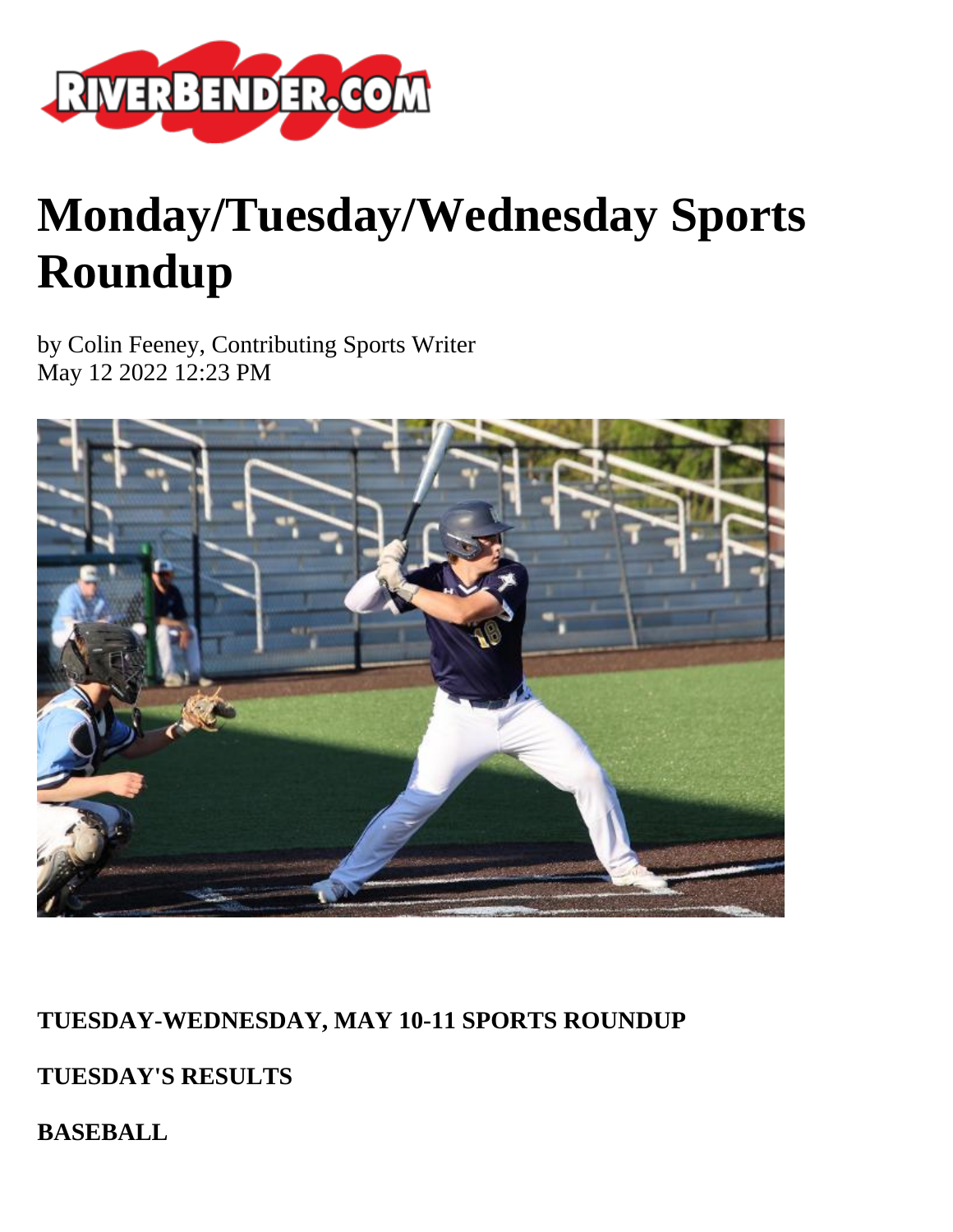**FATHER MCGIVNEY CATHOLIC 6, NEWTON 4: McGivney's epic winning** streak reached 26 games with a tight win over Newton at Griffins Field.

Mason Holmes had a three-run homer for his only hit and RBIs for the Griffins, while Jacob McKee and Gabe Smith each had a hit and RBI.

Ryker Keller had the only strikeout while on the mound for McGivney.

The Griffins are now 27-3.

**CARLINVILLE 10, STAUNTON 0:** Henry Kufa pitched a five inning no-hitter against Staunton, striking out eight as Carlinville won the South Central Conference game at home.

The Cavaliers scored four in the second, once in the third, three in the fourth and twice in the fifth to gain the 10-run rule win and preserve Kufa's no-hitter.

Ayden Tiburzi had four hits and four RBIs for Carlinville, while Liam TIernan had three hits, Kufa helped himself with two hits and two RBIs, Zach Reels hit a two-run homer for his only hit and RBIs and Dane Boatman had a hit.

The Cavies are now 9-7 on the year.

**ALTON 6, BELLEVILLE WEST 4:** Alton scored three times in both the third and fourth innings in going on to their Southwestern Conference win at West.

Austin Rathgeb had two hits, including a homer, and two RBIs for the Redbirds, while both Caden Laslie and Max Ontis had a hit and RBI each and both Logan Bogard and Deon Harrington had a hit.

Ontis struck out six while on the mound in six innings of work for Alton.

The Redbirds are now 7-17, while the Maroons are 6-13-1.

**ROXANA 19, METRO-EAST LUTHERAN 8:** Roxana scored seven runs in the first, then added on four in the fifth and five more in the seventh in going on to the win at Martin Luther Field.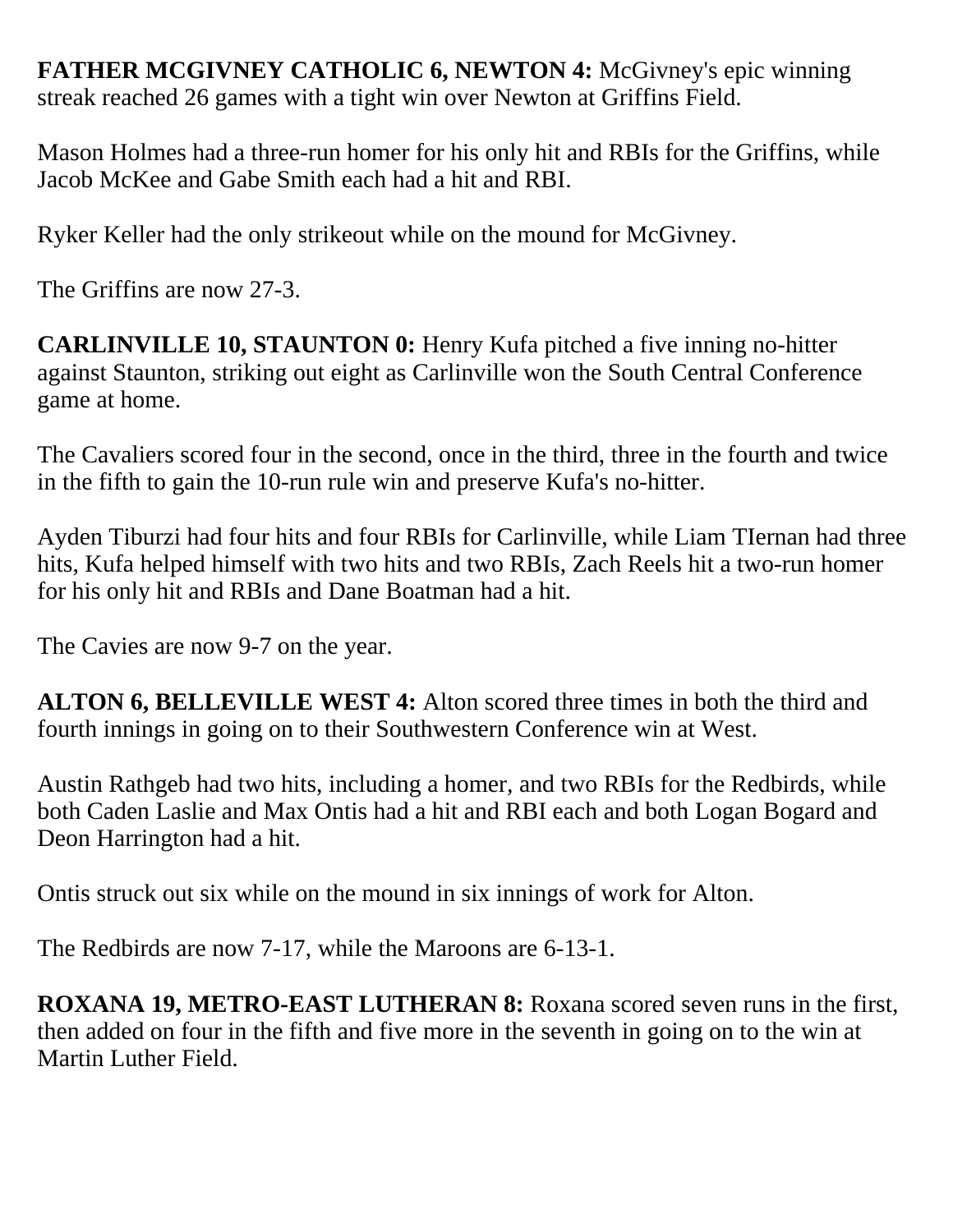Elias Theis had five hits and three RBIs for the Shells, while Kyle Campbell had four hits and an RBI, Zeb Katzmarek had three hits and two RBIs, Connor House had three hits and drove in a run, Kael Hester, Nolan Tolbert, Nik Ward and Aiden Briggs all had two hits and two RBIs each and Bryson Presley drove in a pair of runs.

Nathan Butler had two hits and two RBIs for the Knights, while Seth Linnebrink had two hits and an RBI, Collin Jose had a hit and two RBIs and Owen Halusan had a hit and RBI.

Ward fanned seven batters while on the mound for Roxana, while Tommy Hackethal struck out three for Metro-East.

The Shells are now 9-21, while the Knights go to 1-17-1.

**SALEM 6, EAST ALTON-WOOD RIVER 3:** A three run sixth inning was enough to give Salem the Cahokia Conference Mississippi Division win over visiting EAWR.

Lucas Moore and Hayden Copeland each had a hit and RBI for the Oilers, while Camden Siebert, Caleb Handler and Tyler Robinson also had hits.

Slayden struck out seven Wildcats batters while on the mound.

EAWR is now 4-20 for the year.

#### **BOYS TENNIS**

In a dual meet played on Tuesday afternoon at Granite City High, Hillsboro defeated the Warriors 7-2.

#### **BOYS VOLLEYBALL**

In a Southwestern Conference match played on Tuesday, Belleville East defeated Alton at the Redbirds Nest 25-10, 25-14.

#### **GIRLS SOCCER**

#### **REGULAR SEASON**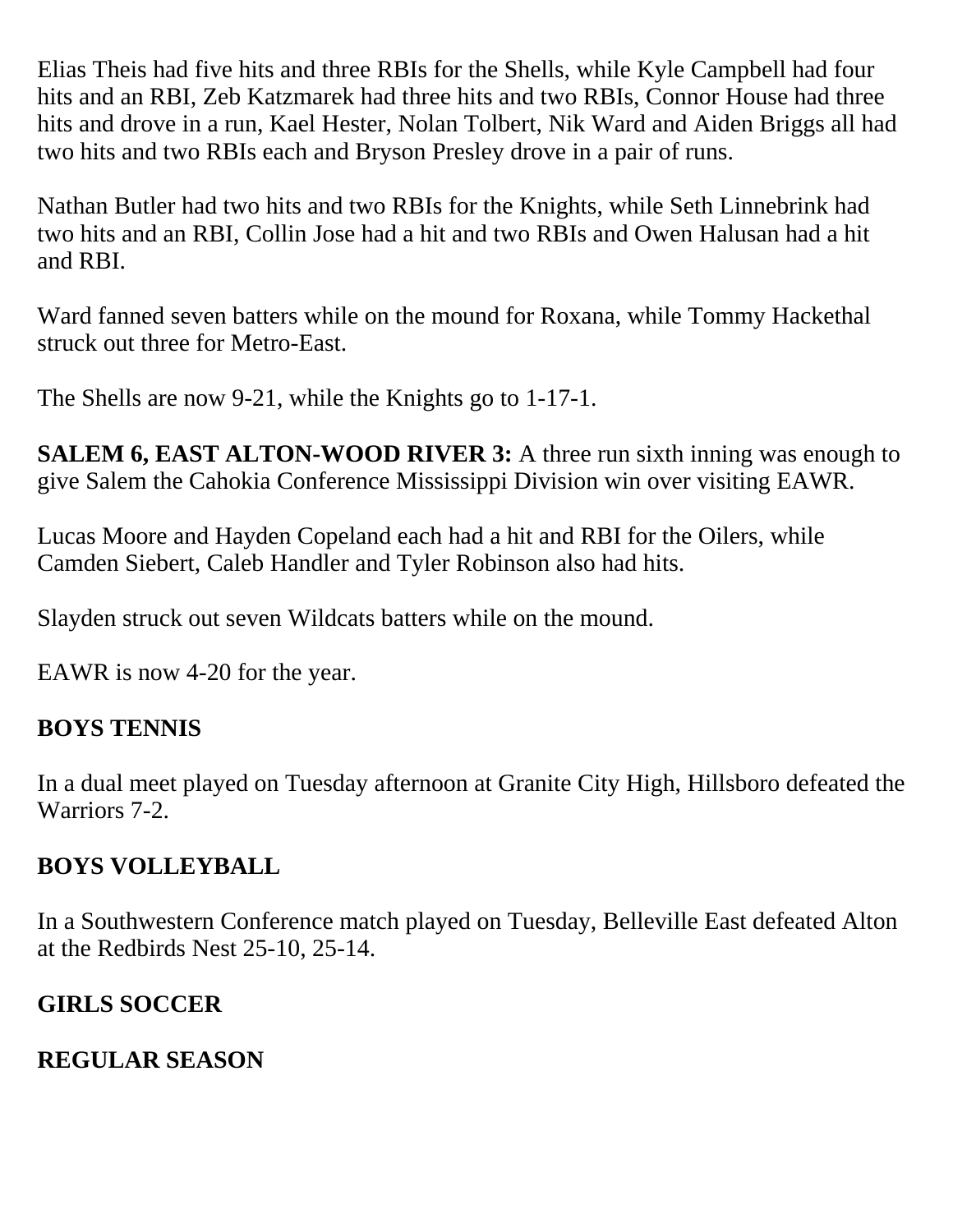**GRANITE CITY 9, CIVIC MEMORIAL 1:** Ella Hickam had a hat trick, while Madison Vasiloff had a brace (two goals) and Peyton Hatfield, Emmi Hogan, Savanhna Khammanyvong and Clair Thurmond all scored in Granite's win over CM at Gene Baker Field.

Abrianna Garrett had the lone goal for the Eagles, assisted by Gracie Miller, while Sophia Dutko, Gwyneth Hale, Hatfield, Hickam, Hogan, Khammanyvong and Mara Withers all had assists for the Warriors.

Kaylyn Aiello had five saves in goal for CM, while Alivia Upshaw had two saves for Granite.

The Warriors are now 6-6-4, while the Eagles slip to 11-11-0.

In other games played on Tuesday, Mascoutah defeated Jersey 9-0, Greenville won over Staunton 5-1 and Edwardsville won at Alton 3-2.

## **SOFTBALL**

**SALEM 6, EAST ALTON-WOOD RIVER 1:** Salem scored four times in the first, then once each in the second and fourth in going on to the win over visiting EAWR.

Maddie Fry had two hits and the Oilers' only RBI, while Kami Kearby had a pair of hits and Kami Adams, Lily Tretter and Hayley Pratt also had hits.

Jordan Ealey went all the way in the circle, striking out one.

EAWR is now 6-20.

**CIVIC MEMORIAL 10, ROXANA 4:** CM scored the first seven runs unanswered in going on to the win over Roxana at the Bethalto Sports Complex.

Avari Combes had three hits and a RBI for the Eagles, while Ella Landers came up with two hits and a RBI, both MaKayla Collman and Kaydence Harlan had two hits each, Isabella Thien had a hit and three RBIs, Megan Griffith had a hit and two RBIs, Kelbie Zupan had a hit and RBI and Bryleigh Ward drove home a pair of runs.

Ridley Allen had two hits and two RBIs for the Shells, while Kennedi Robien and Calista Stahlhut and two hits each, Macey Craig and Payton Hartman had a hit and RBI apiece and Alyssa Luck, Cheree Ross and Lexi Ryan all had a hit each.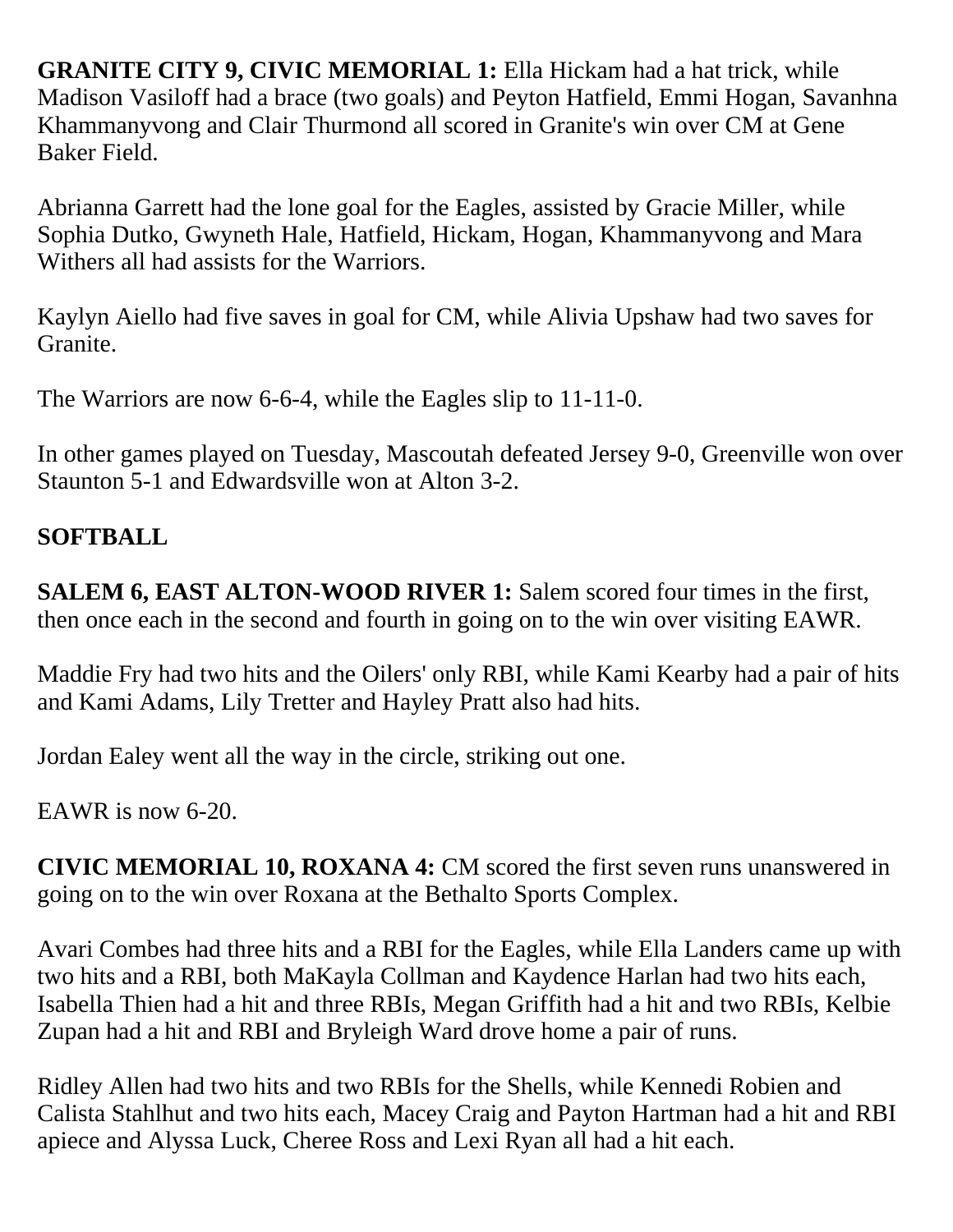Griffith struck out three strikeouts in the circle for the CM, while Stahlhut fanned four.

The Eagles are now 11-11, while the Shells go to 6-12.

**CARROLLTON 6, HARDIN CALHOUN 3: Carrollton scored five of its six runs in** the third, fourth and fifth innings in going on to the win over Calhoun.

Ella Stumpf and Hannah Uhles each had two hits for the Hawks, while Lauren Flowers had a hit and two RBIs, Daci Walls had a hit and drove in a run and Vanna Holmes also had a RBI.

Katie Matthews had two hits and RBI for the Warriors, with Ella Sievers and Lila Simon each also having two hits, Kylie Angel and Audrey Gilman had a hit apiece and both Delani and Gracie Klaas each drove in a run.

Flowers went all the way inside the circle for Carrollton, striking out six, while Gilman fanned four and Angel struck out three for Calhoun.

The Warriors are now 20-9-1.

**MT.STERLING BROWN COUNTY 13, CARROLLTON 7:** In Carrollton's second game of the day, Brown County broke a 4-4 tie with three in the third, two in the fourth, three more in the fifth and one in the sixth to defeat the visiting Hawks.

Uhles had three hits for Carrollton, while Walls had two hits and four RBIs, Flowers had two hits and a RBI and both Stumpf and Ryan Kallal each had a hit.

Both Kallal and Uhles struck out two Hornet batters each while in the circle.

The Hawks are now 21-6 on the year.

**BELLEVILLE WEST 14, ALTON 1:** West scored six runs in the sixth in going on to take a 10-run rule win over Alton at the Redbirds' park.

Allisa Sauls had two hits and the only RBI for the Redbirds, while Audrey Evola and Alaina Laslie each had two hits and both Lauren O'Neill and Reese Plont had hits.

Grace Presley had two strikeouts while in the circle for Alton.

The Maroons are now 18-10, while the Redbirds go to 8-14.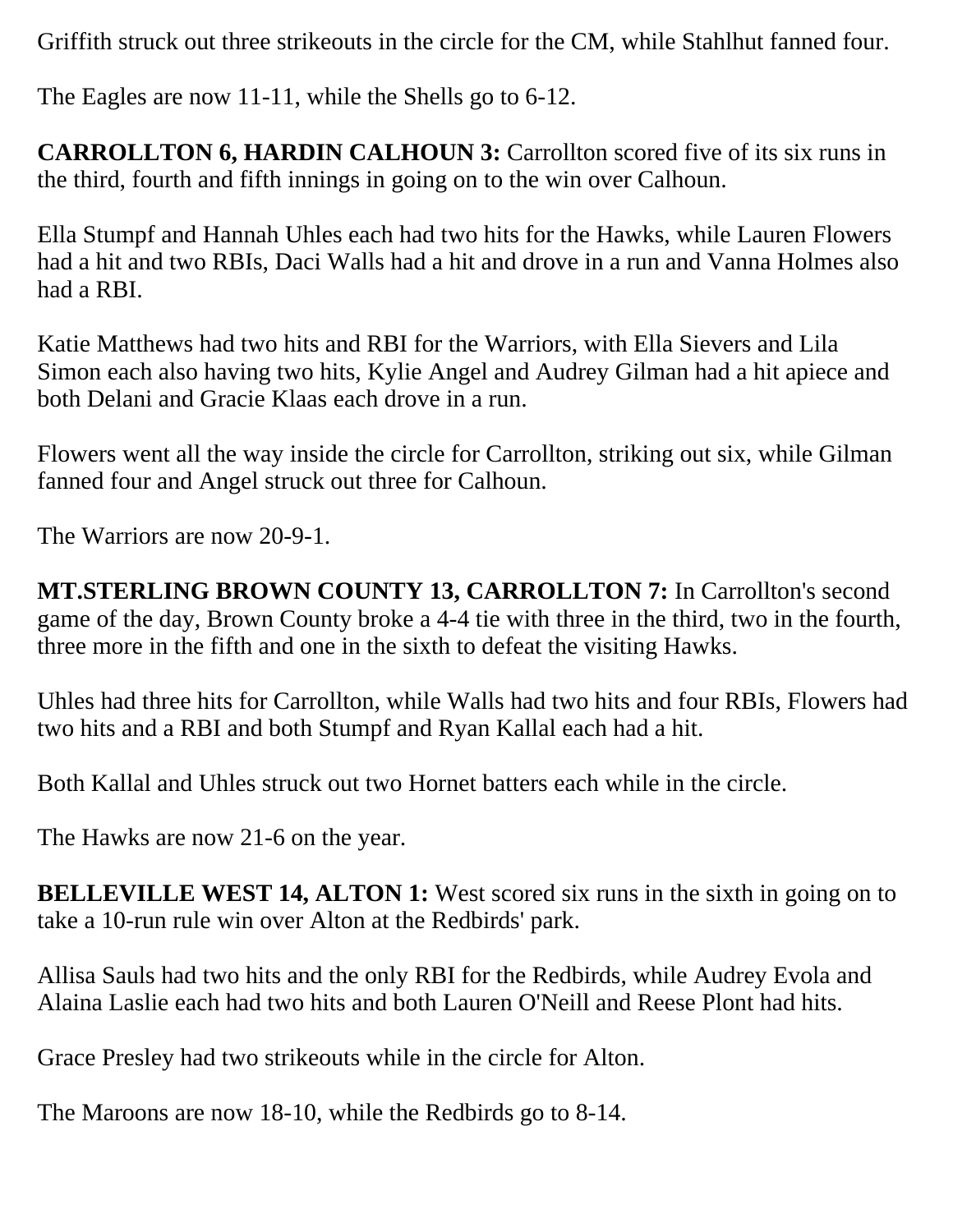**JERSEY 13, GRANITE CITY 1:** Jersey scored all of its runs unanswered after conceding the opening run to Granite City, scoring two in the first, three in the second and four each in the third and fourth to take the 10-run rule win over the visiting Warriors.

Jaelyn Schulte had three hits and three RBIs for the Panthers, while Autumn Heitzman had two hits and a RBI, Kendal Davis came up with two hits, Caroline Gibson had a hit and drove home two runs, Ashlyn Brown, Karli Talley and Bria Tuttle all had a hit and RBI each and Emily Collins also had a hit,

Rose Brainerd and Taylor Stelbrink each struck out three batters while in the circle for Jersey.

The Panthers go to 14-12, while Granite falls to 2-14.

In the only other game played on Tuesday, Valmeyer won at Dupo 9-5.

#### **WEDNESDAY'S RESULTS**

### **BASEBALL**

**COLUMBIA 9, PIASA SOUTHWESTERN 6:** Columbia scored all of its runs in the first four innings, with one in the first, four in the second, one in the third and three in the fourth in going on to the win over Southwestern at Eagleview Elementary school.

Marcus Payne had three hits and two RBIs for the Piasa Birds, while Colin LeMarr had three hits, Hank Bouillon and Charlie Darr each had two hits and a RBI, Quinton Strohbeck had a hit and RBI and Rocky Darr came up with a hit.

Ryan Lowis struck out three while on the mound for Southwestern.

The Eagles are now 19-6-1, while the Birds go to 17-11.

**HIGHLAND 8, JERSEY 3:** Highland scored six runs in the final four innings to take the Mississippi Valley Conference win over visiting Jersey.

Jake Ottensmeier had two hits and two RBIs for the Bulldogs, while Aiden Duft had two hits and drove in a run, both Blayne Kapp and Matt Micsik had two hits each, Luke Darling had a hit and RBI, Chase Knebel had a hit and Landon Gunter drove in a run.

Both Knebel and Kye Kruse each fanned five batters while on the mound for Highland.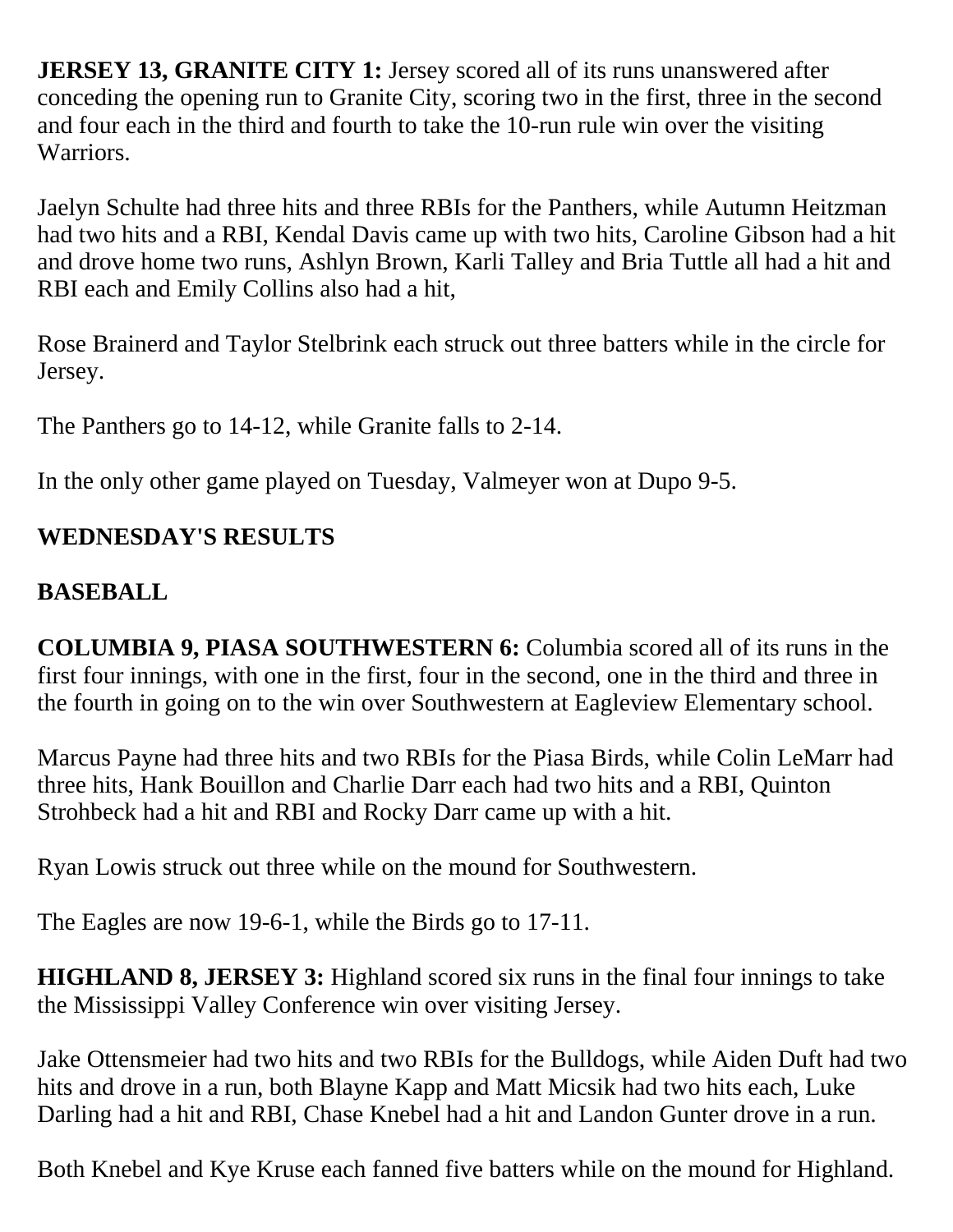The Bulldogs are now 19-9, while the Panthers go to 14-13.

## **FATHER MCGIVNEY CATHOLIC 6, CENTRALIA CHRIST OUR ROCK**

**LUTHERAN 4:** McGivney extended its winning streak to 27 straight by breaking a 3-3 tie with two runs in the sixth and one in the seventh to take the win on the road at COR.

Daniel Gierer had three hits and two RBIs for the Griffins, while A.J. Sutberry had two hits and a RBI, Nick Franklin and Jacob McKee had a hit and RBI each and both Mason Holmes and Jackson Rodgers each had a hit.

Darren Luchetti struck out four Silver Stallion batters while on the mound, with Cameron Krause fanning two.

McGivney is now 28-3.

## **MARQUETTE CATHOLIC 15, BELLEVILLE ALTHOFF CATHOLIC 9:**

Marquette scored four times in both the second and third, then came up with five in the seventh to defeat Althoff at Whitey Herzog Field.

Owen Williams had three hits and a RBI for the Explorers, while Hayden Garner had three hits, Sean Mitchell had two hits, including a grand slam homer, and six RBIs, Myles Paniagua had two hits and drove in a run, Hayden Sherman had a hit and RBI and both Charlie Fahnestock and Kannon Kamp each had a hit.

Schuster struck out three while on the mound for Marquette, while Joey Reinkemeyer fanned two.

The Explorers are now 20-11, while the Crusaders go to 13-16.

**NEW ATHENS 9, VALMEYER 2:** New Athens scored four runs in the third and five more in the fourth to take the win over visiting Valmeyer at home.

Elijah Miller had three hits for the Pirates, while Jacob Brown and Clay Juelfs had two hits each, Jake Killy had a hit and RBI and Landon Roy also drove in a run.

Jordan McSchooler struck out two for Valmeyer on the mound.

The Yellowjackets are now 9-12, while the Pirates drop to 4-18.

**TRIAD 7, CIVIC MEMORIAL 0:** Triad scored three times in the first, once in the third and three more times in the fifth in their MVC win over CM at the Bethalto Sports Complex.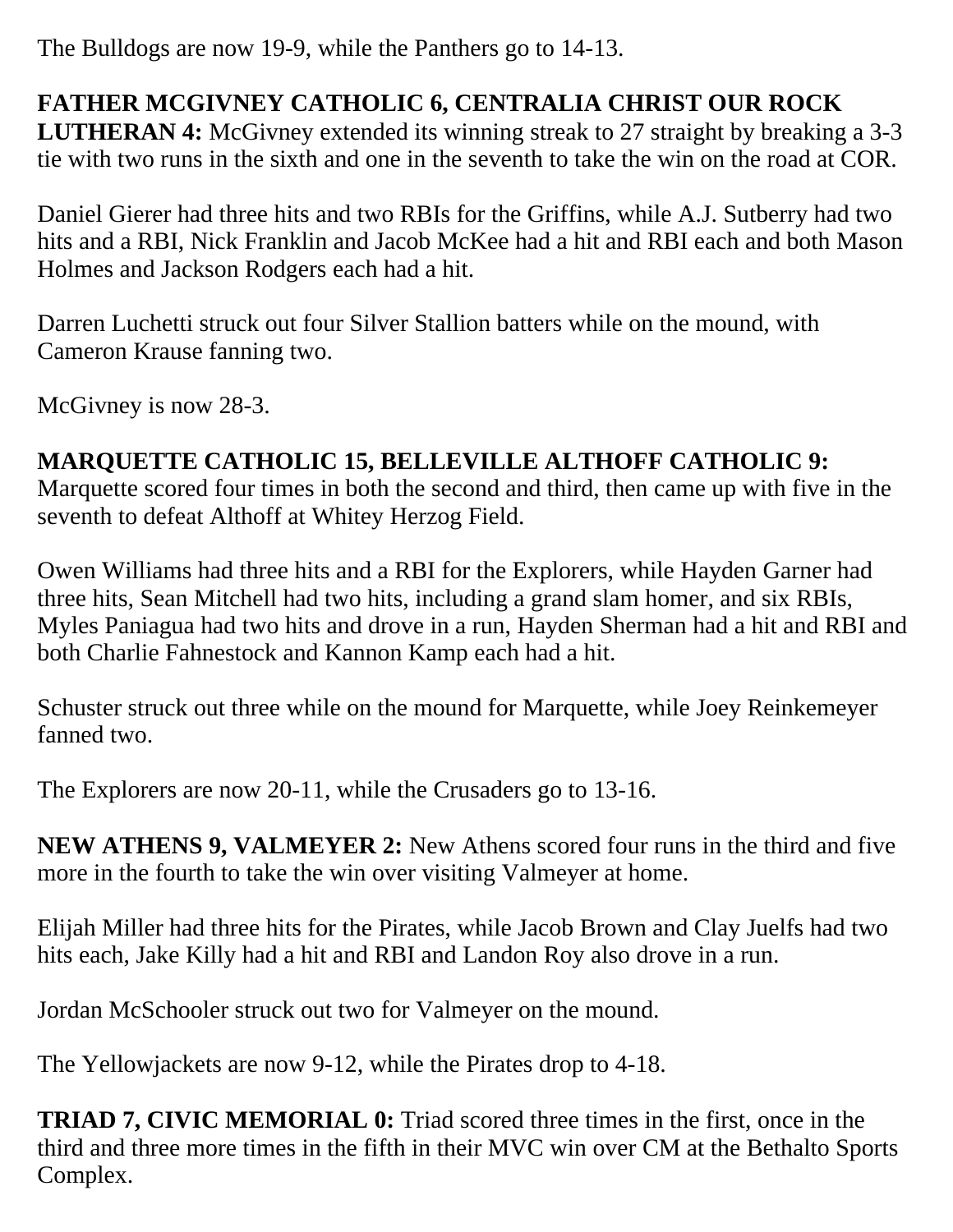Brady Coon had three hits and four RBIs for the Knights, while Jake Radosevich had two hits, both Wyatt Bugger and Nic Funk had a hit and RBI and Gabe Giacaletto, John Rea and Carter Vandever each had a hit.

Noah Peterson had the only two hits for the Eagles, while Sam Buckley struck out four while on the mound, with Tommy Strubberg fanning two. Austin Brown struck out nine for Triad.

The Knights are now 24-4, while CM is 9-15.

**HILLSBORO 10, ROXANA 3:** Hillsboro scored four runs in the sixth and seventh innings to pull away from Roxana to take the win at Roxana City Park.

Aiden Briggs had three hits and a RBI for the Shells, while Elias Theis and Nolan Tolbert also had hits on the day.

Connor House struck out seven while on the mound and Theis fanned two.

The Hilltoppers are now 14-9, while the Shells go to 9-22.

In another game on Wednesday, O'Fallon defeated Granite City 9-1.

#### **BOYS TENNIS**

In a pair of dual meets played on Wednesday, Edwardsville defeated O'Fallon 9-0, while Roxana won at Granite City 7-2.

## **BOYS VOLLEYBALL**

In a match played Wednesday evening, Belleville Althoff Catholic defeated Edwardsville 16-25, 25-20, 25-22.

## **SOFTBALL**

**WATERLOO 6, JERSEY 0:** Waterloo scored three runs in the first, one in the fifth and two more in the sixth to take their MVC game over visiting Jersey.

Caroline Gibson and Bria Tuttle had the only two hits for the Panthers, while Ashlyn Brown struck out five while in the circle.

The Bulldogs are now 15-8, while Jersey is 14-12.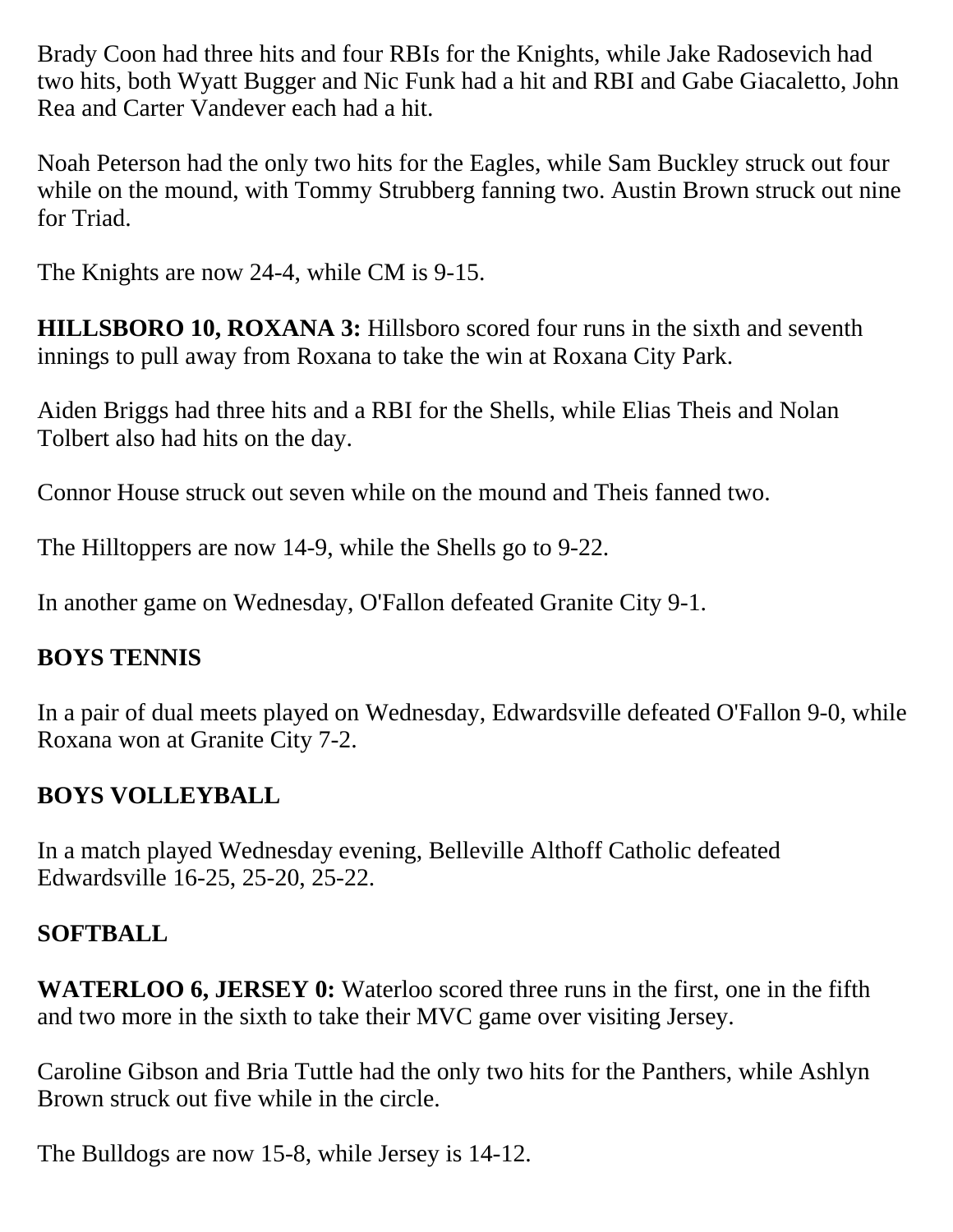**BELLEVILLE EAST 3, MARQUETTE CATHOLIC 0:** East scored once in the fifth and twice more in the seventh to take the win over Marquette.

Sydney Ehrman and Kennedy Eveans both had two hits for the Explorers, with Carli Foersterling, Lauren Lenihan and Hayley Porter also having hits.

Lenihan again went all the way in the circle, striking out five.

The Lancers are now 23-8, while Marquette goes to 13-10.

**ROXANA 4, TRENTON WESCLIN 2:** Roxana scored once in the first, two more in the third and added an insurance run in the sixth after Wesclin had scored twice in the top of the inning to hold off the Warriors at Roxana City Park.

Calista Stahlhut had two hits and two RBIs for the Shells, while Melody Langley had two hits, Lexi Ryan and Alyssa Luck had a hit and RBI each and Kennedi Robien, Cheree Ross and Emily Ogle all had hits.

Stahlhut went all the way in the circle, fanning eight batters.

The Shells are now 9-12, while Wesclin drops to 11-13.

**HIGHLAND 13, CIVIC MEMORIAL 10:** In a slugfest at Glik Park, Highland scored five runs in the first and four in both the third and fifth, while CM scored three in the first, one in the second, four in the third and one each in the fourth and sixth, with the Bulldogs getting the win.

Breanna Habermehl had four hits, including a home run, and two RBIs for the Bulldogs, while Emma Strubinger had three hits and three RBIs, Alli Koerkenmeier and Maggie Grohmann both had three hits and drove in two runs, Madalyn Trauernicht had two hits and drove home a pair of runs, Maci Miles had two hits and a RBI and both Kelly Fuller and Lauren Wernle both had two hits.

Kaydence Harlan had three hits and two RBIs for the Eagles, while both Megan Griffith and Bryleigh Ward had two hits and two RBIs apiece, Isabella Thein had a pair of hits and MaKayla Collman and Ella Landers both had a hit and RBI each.

Sophia Donoho struck out five while in the circle for Highland, while Griffith fanned two for CM.

The Bulldogs are now 15-8, while the Eagles are at 11-11.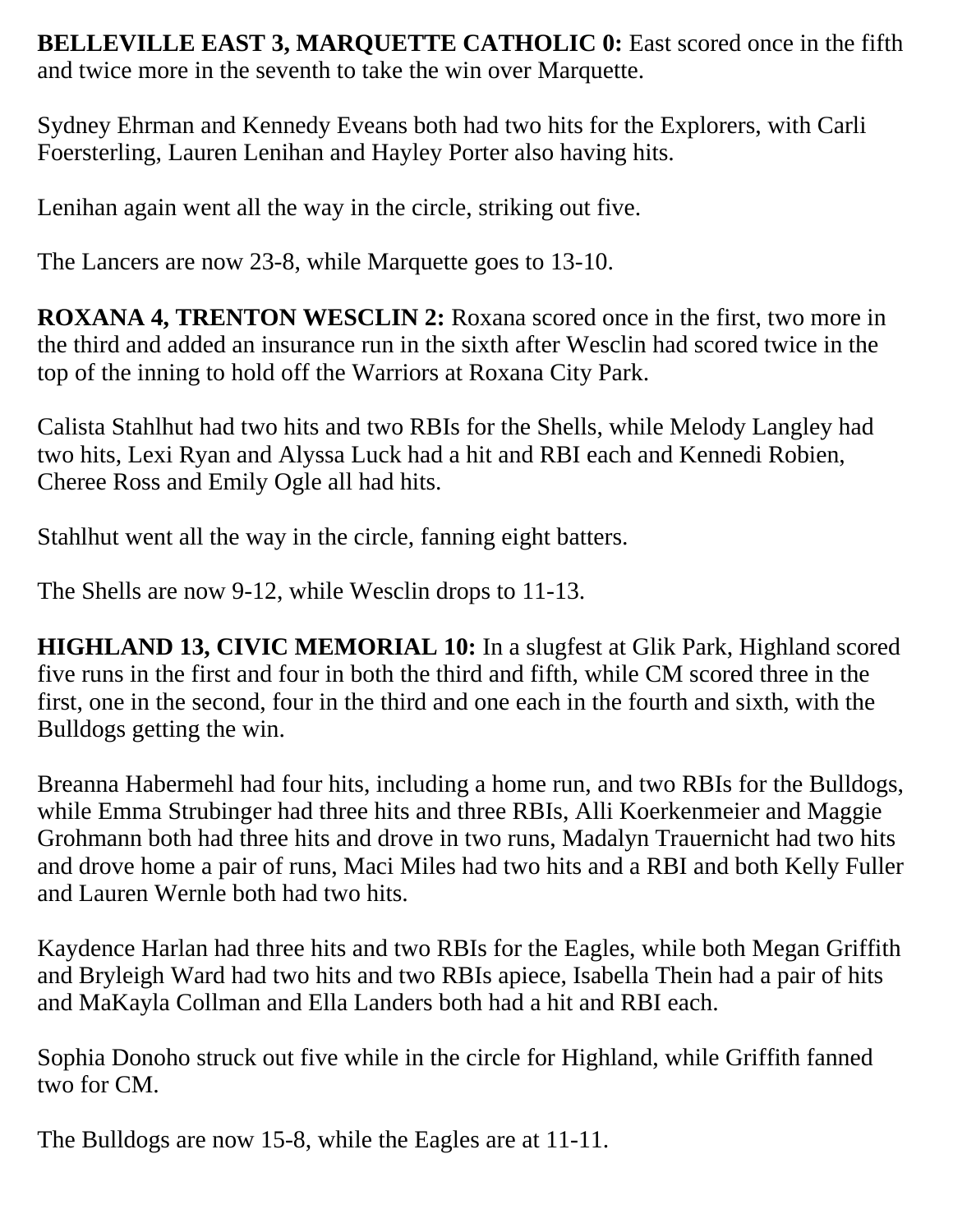**TRIAD 6, MASCOUTAH 1:** Triad scored three runs in the first, once in the third and twice more in the fifth to take their MVC game at home over Mascoutah.

Ali Grenzebach had a hit and two RBIs for the Knights, while Sam Hartoin, Syd Horn, Malorey Kessinger and Kelsey Neace all had hits.

The Knights are now 14-9, while the Indians fall to 6-20.

**HARDIN CALHOUN 14, BUNKER HILL 0:** Kylie Angel threw a four-and-a-half inning no-hitter while in the circle, striking out 12 Minutemaid batters as Calhoun won over visiting Bunker Hill.

Ella Sievers had three hits and four RBIs for the Warriors, while Delani Klaas had two hits and two RBIs, Katie Matthews had a hit and drove home two runs, both Gracie Klass and Lila Simon had a hit and RBI each and Audrey Gilman, Jaelyn Hill, Anna Oswald and Lacy Pohlman all had hits.

Calhoun is now 20-9-1, while the Minutemaids go to 0-10.

**CARLINVILLE 2, VANDALIA 1:** Visiting Carlinville scored in the third and fifth, then held off a Vandalia rally to win over the Vandals.

Chloe Pope, Morgan Broaddus, Catie Sims and Addison Ruyle all had hits for the Cavaliers, while Kali Robinson had the only RBI. Hannah Gibson went all the way in the circle, fanning two.

Carlinville is now 13-5, while Vandalia is now 9-17.

**PIASA SOUTHWESTERN 6, NEW BERLIN 1:** Southwestern scored twice in the second, once in the third, twice in the fifth and once more in the sixth to take the win over visiting New Berlin.

Maddy Fenstermaker, Blythe Roloff and Ella Kadell all had two hits and a RBI for the Piasa Birds, while Hannah Nixon had two hits, Sydney Valdes had a hit and RBI and Abby McDonald had a hit.

Nixon went all the way in the circle, striking out four.

Southwestern is now 7-13 on the year.

In another game played on Wednesday, Granite City defeated Cahokia 14-0.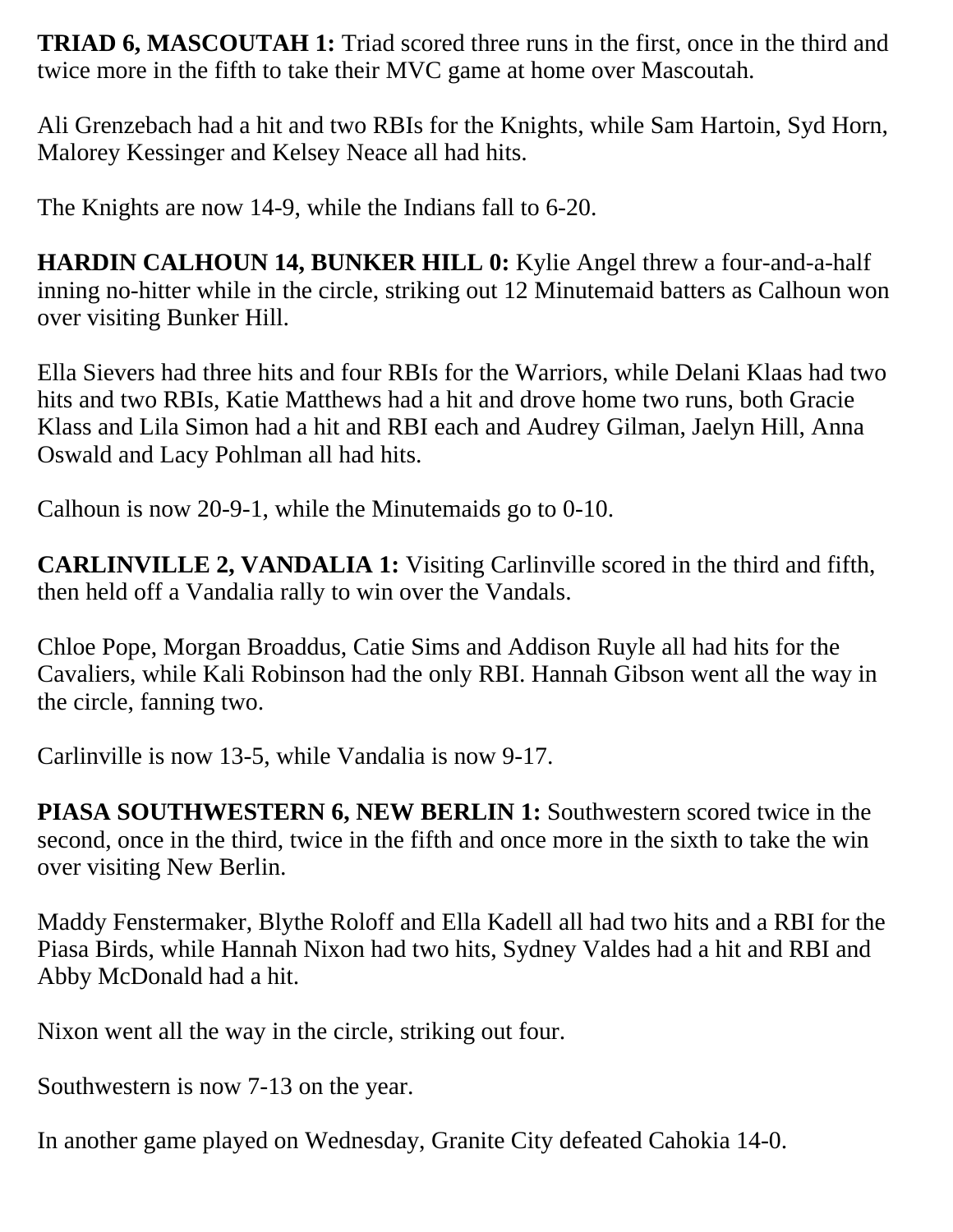#### **MONDAY, MAY 9 SPORTS ROUNDUP**

#### **BASEBALL**

**HIGHLAND 4, JERSEY 3:** Highland broke up a scoreless game with four runs in the home half of the sixth, with Jersey rallying to score three in the top of the seventh, but the rally fell short as the Bulldogs held on to win the Mississippi Valley Conference game at Glik Park.

Matt Miscek had two hits for Highland, while Aiden Duft and Blayne Kapp had the only other hits. Grant Fleming and Tyler Griesbaum drove in two of the Bulldogs' runs.

Miscek struck out seven while on the mound for Highland, with Blaise Pearson fanning one in earning the save.

The Bulldogs are now 18-9, while the Panthers go to 14-12.

**CHAMINADE COLLEGE PREP CATHOLIC 11, ALTON 1:** Chaminade scored 10 runs in the opening inning and never looked back in going on to a 10-run rule win over visiting Alton.

Garrett Billingsley, Alex Siatos and James Stendeback had the Redbirds hits, while Scott Bartow struck out eight on the mound and Dillan Cowan fanned two.

The Red Devils are now 13-14, with the Redbirds now 6-17.

FATHER MCGIVNEY CATHOLIC 11, NOKOMIS 1: McGivney scored three runs in the first inning, then added two in the third, four in the fourth and two more in the sixth to take the 10-run rule win over Nokomis at Griffins Field, running their winning streak to 25 in a row.

Jacob McKee had three hits, including a home run, and drove in two runs for the Griffins, while both A.J. Sutberry and Nathan Terhaar both had two hits and two RBIs each, Daniel Gierer had a hit and drove in a pair of runs, Gabe Smith had a hit and RBI and Nick Franklin, Mason Holmes and Jackson Rodgers each had a hit.

Clayton Hopfinger struck out six in throwing a complete game on the mound for McGivney.

The Griffins are now 26-3 on the season.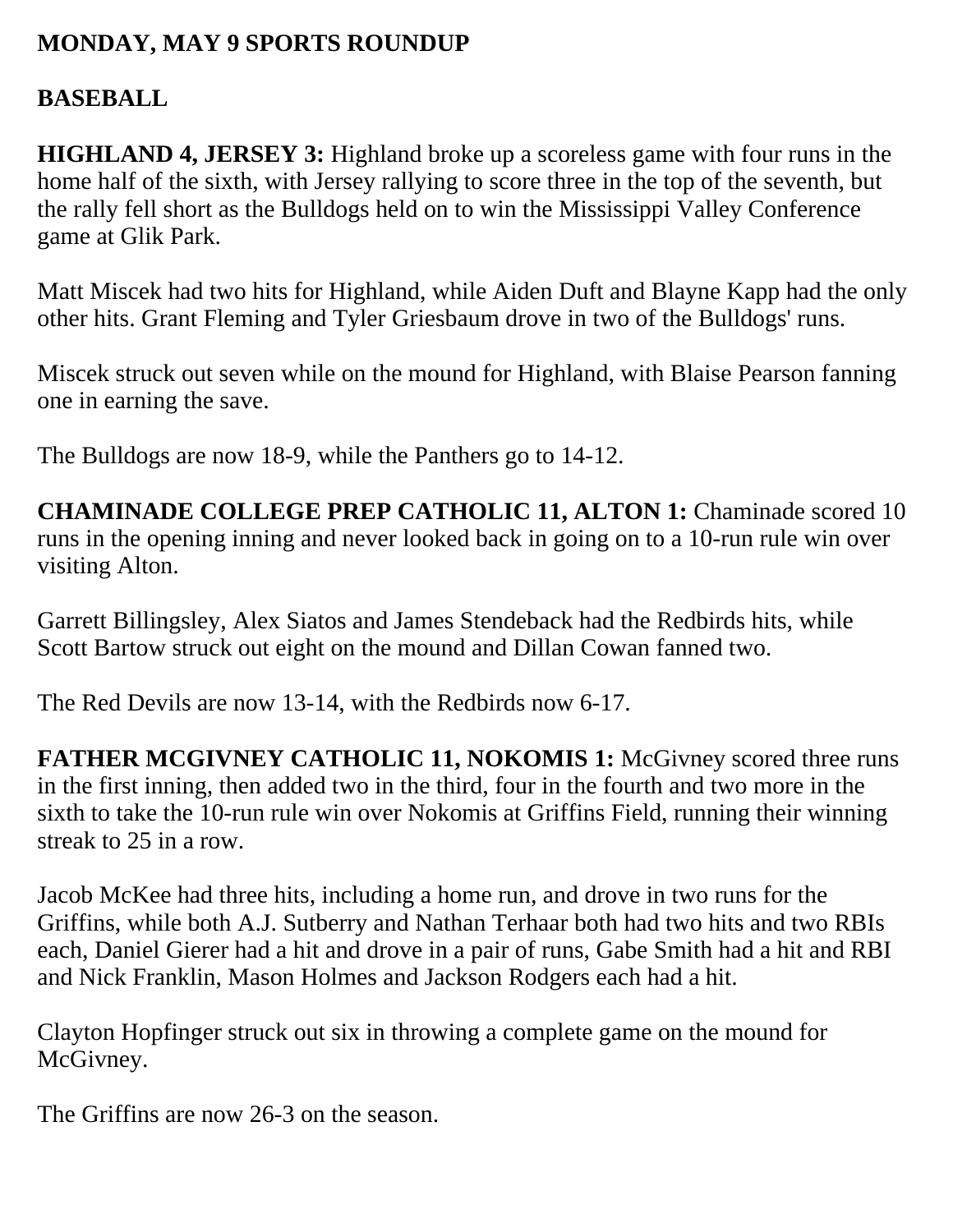**GREENFIELD NORTHWESTERN 10, ROXANA 6:** Hosts Northwestern put up four runs in the second and five more in the third, with Roxana countering with two in the second and three in the fourth, but it was the Tigers who prevailed on the day.

Kael Hunter had two hits and a RBI for the Shells, while Elias Theis had two hits, Jackson Harris and Zeb Katzmarek both had a hit and RBI each, Aiden Briggs and Bryson Presley each had a hit and Kyle Campbell and Connor House each drove home a run.

Nick Cotter struck out three while on the mound for Roxana.

The Shells are now 8-21 on the season.

**MARQUETTE CATHOLIC 8, GRANITE CITY 7:** Granite City jumped out to a 6-0 lead with two runs in the first and four in the third, with Marquette rallying for two runs in the fourth and three each in the fifth and sixth. Granite scored a run in the top of the seventh, but the Explorers held on to take the win at Lloyd Hopkins Field at Gordon Moore Park.

Hayden Garner had two hits and three RBIs for Marquette, while Charlie Fahnenstock had two hits, including a solo homer, and a RBI, Hayden Sherman came up with two hits, Myles Paniagua had a hit and RBI, Shaun Ferguson, Kannon Kamp and Logan Sternickle each had a hit and Owen Williams drove home a run.

Sternickle also struck out six batters while on the mound.

The Explorers are now 19-11, while the Warriors fall to 11-11.

**STAUNTON 12, PIASA SOUTHWESTERN 10:** After Southwestern scored four runs in the top of the first and Staunton countered with four of their own in the bottom of the second, the Bulldogs scored six times in the third and added two more in the fourth, while the Piasa Birds scored two in the fifth and four in the seventh, with Staunton holding on to take the home win in the South Central Conference game.

Colin LeMarr had two hits, including a homer, and four RBIs for Southwestern, while Gavin Day and Quinton Strohbeck each had two hits and a RBI, Marcus Payne had a hit and two RBIs, Ryan Lowis had a hit and drove in a run and both Hank Bouillon and Cale Schuchman each had a hit.

Strohbeck struck out three while on the mound, with LeMarr fanning two.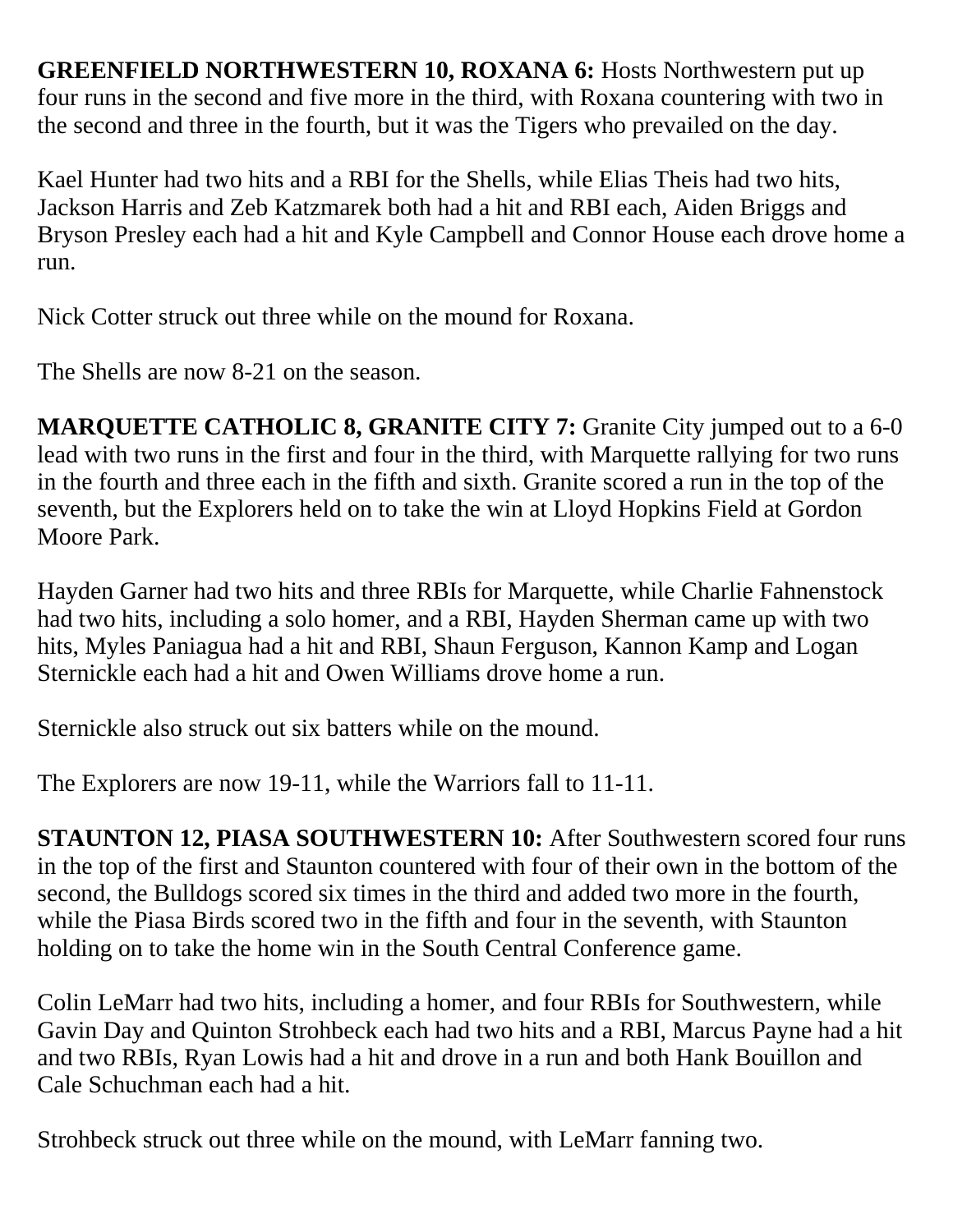The Bulldogs are now 8-10, while the Birds go to 17-10.

**TRIAD 5, CIVIC MEMORIAL 4 (NINE INNINGS):** CM scored three runs in the first, with Triad scoring once in the bottom of the frame, then reversed roles in the sixth, with the Eagles scoring once and the Knights tying the game with three in the bottom of the inning. Triad pushed across the winning run in the bottom of the ninth to take the MVC win at home.

Connor Bain had a pair of homers for his hits and three RBIs for the Knights, while Wyatt Bugger had two hits and a RBI, Brady Coon and McGrady Noyse had two hits each, Carter Vandever had a hit and RBI and both Nic Funk and Jake Radosevich both had hits.

Braden Arview had two hits and three RBIs for CM, while Bryer Arview, Nick Brousseau and Peyton Keller had the other hits on the day.

Both Bain and Coon struck out seven while on the mound for Triad, while Keller fanned seven for the Eagles.

The Knights are now 23-4, while CM goes to 9-14.

In other games on Monday's slate, Waterloo Gibault Catholic won at Metro-East Lutheran 20-5, while the result of the game between Chester and Valmeyer wasn't available at press time.

## **BOYS VOLLEYBALL**

In a match played at Granite City's Memorial Gym, the host Warriors won over Ritenour of Overland, Mo. 25-21, 26-24. Granite is now 3-16 on the year.

## **GIRLS SOCCER**

In a match played on Monday, Jacksonville used a second half strike to defeat visiting Jersey 1-0. The Panthers are now 4-17-1 on the year.

## **SOFTBALL**

**NASHVILLE 8, MARQUETTE CATHOLIC 5:** After homestanding Nashville took an early lead in the first with a run, Marquette scored twice in the second, once in the third and twice more in the fifth to take a 5-1 lead. The Hornets came up with three in the sixth to cut the lead to 5-4 and scored four in the seven to take the win.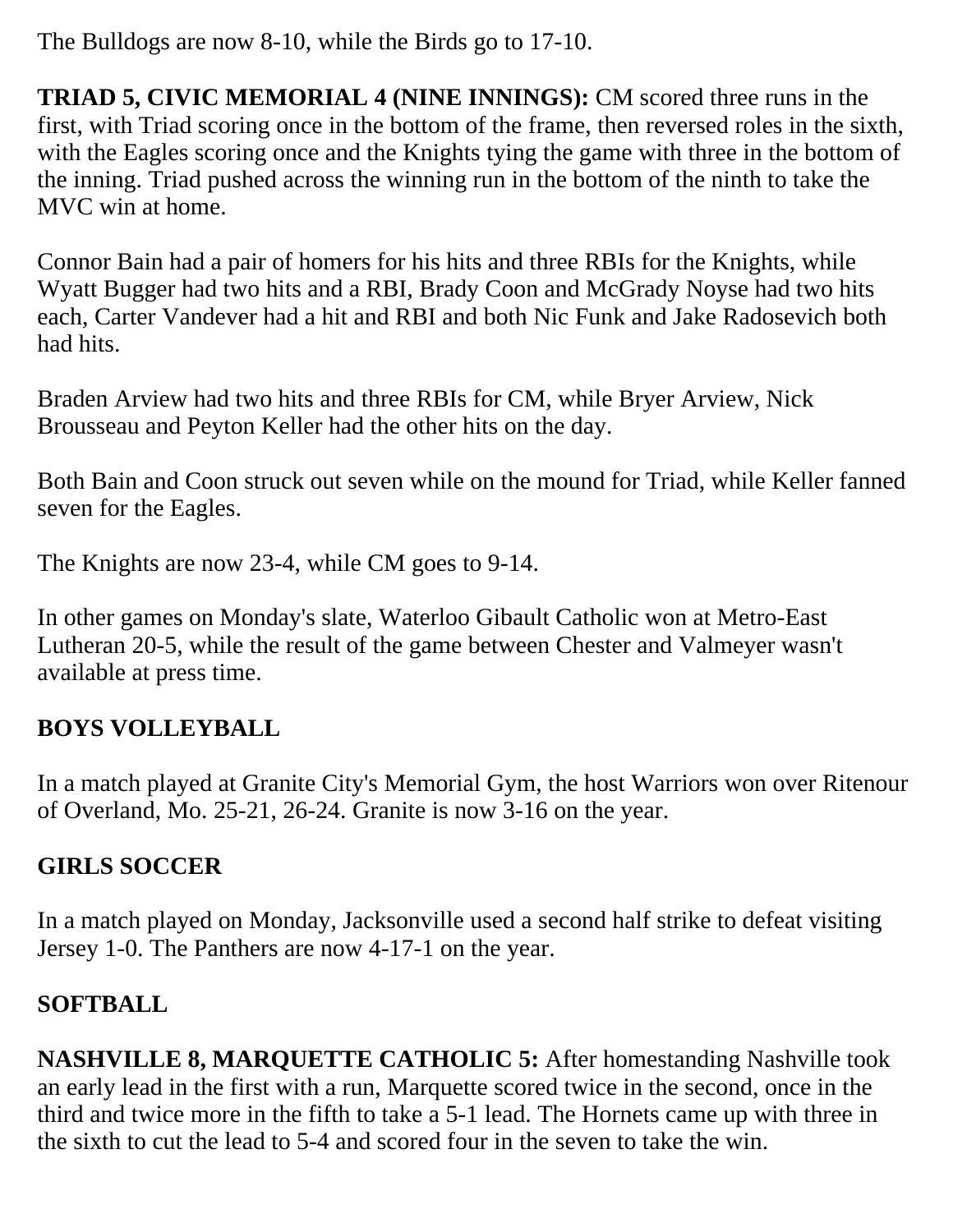Carli Foersterling had two hits and two RBIs for the Explorers, while Allene Brass, Jalynn Dickson and Olivia TInsley all had hits and RBIs and Kennedy Eveans, Lauren Lenihan and Hayley Porter all had hits.

Lenihan had another complete game while in the circle, striking out 11.

The Explorers are now 13-9.

**HIGHLAND 3, JERSEY 2:** After both teams traded two runs each in the first, a third inning Bulldog run stood up as Highland won on the road in an MVC game.

Breanna Habermehl had three hits for the Bulldogs, while Sophie Parkerson had two hits, Maggie Grohmann had a hit and drove in two runs, Kelly Fuller had a hit and drove in the other run and both Maci Miles and Emma Strubinger also had hits.

Kari Krueger had two hits and drove in a run for the Panthers, while Rose Brainerd had a hit and drove in the other Jersey run and Ashlyn Brown, Kendal Davis, Caroline Gibson, Rozlynn Isringhausen and Bria Tuttle all had hits.

Sophia Donoho and Brown went all the way inside the circle for Highland and Jersey, with Donoho striking out nine and Brown fanning two.

The Bulldogs are now 14-8, while the Panthers go to 13-11.

**TRIAD 11, CIVIC MEMORIAL 1:** Triad scored seven runs in the third, one in the fourth and three in the fifth to take the 10-run rule win at home over CM.

Lauren Hardy had a hit and the only RBI for the Eagles, while MaKayla Collman, Kaydence Harlan and Kelbie Zupan had the other hits on the day.

Collman recorded the only strikeout inside the circle for CM.

The Knights are now 13-9, while the Eagles fall to 10-10.

**STAUNTON 5, CARLINVILLE 0:** Staunton scored twice in the first, once in the fifth and twice more in the seventh to gain the SCC conference win over Carlinville at Loveless Park.

Taylor Nolan and Ele Feldmann both had three hits and a RBI for the Bulldogs, while Savannah Billings had two hits, including a solo homer, and a RBI, Whitney Weller had two hits, Koral Keehner came up with a hit and RBI and Kylie Lucykow also had a hit.